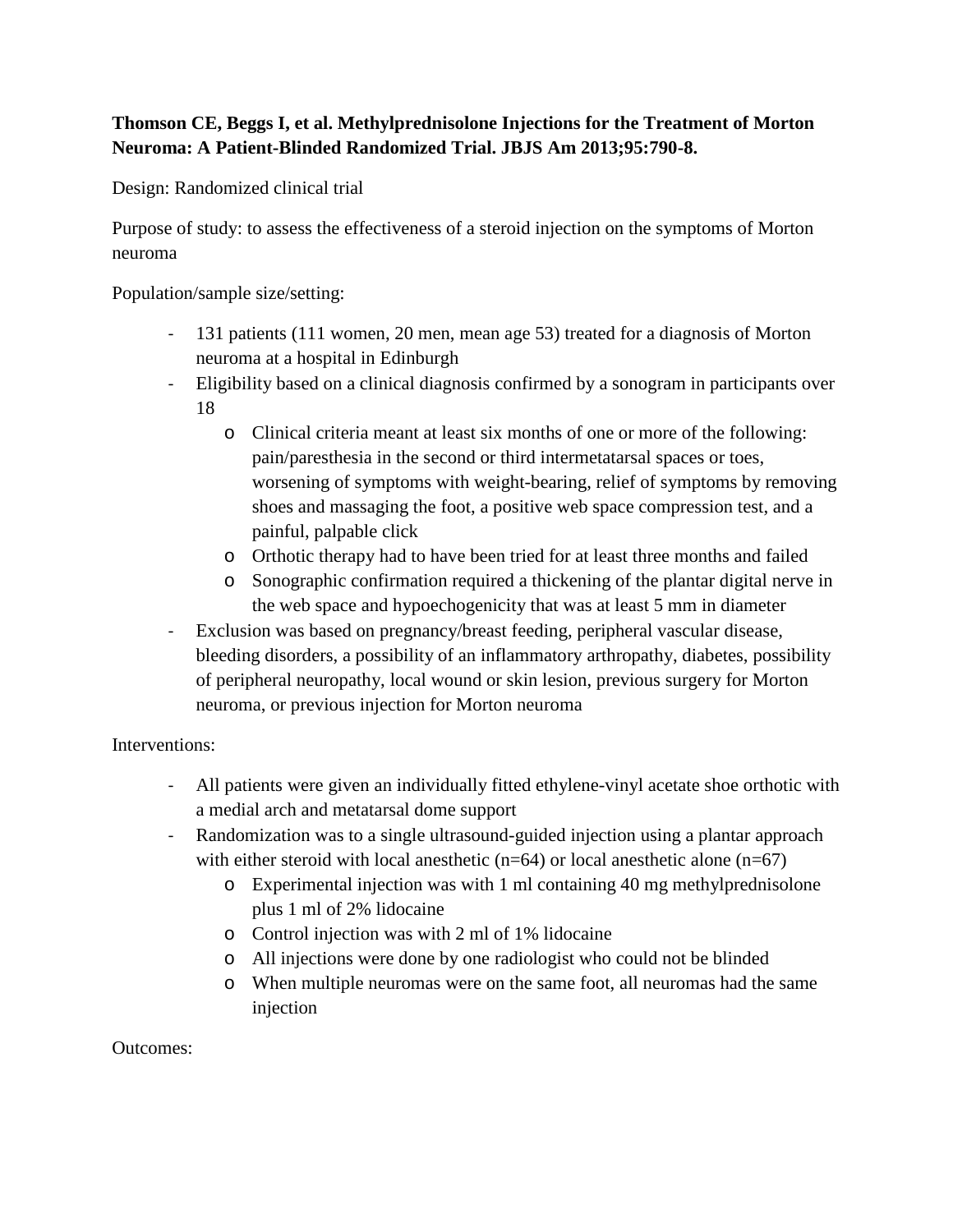- The ethics committee required that the control group be offered the experimental injection at three months if they desired, limiting the followup comparison time to three months
- The primary outcome was a global self-reported foot health thermometer, with a score of 0 for the worst imaginable health state and a score of 100 for the best imaginable health state, adapted from the EQ-5D scale for global quality of life
	- o Average scores at one month and at three months were compared with analysis of covariance (ANCOVA) in which the baseline score was entered as a covariate to control for any baseline differences
	- o At baseline, the scores for the experimental and control groups were 44.7 and 46.7
	- o At one month, the scores, adjusted for baseline differences, were 61.8 and 48.3, with a difference of 13.5 points between groups
	- o At three months, the scores were 64.8 and 50.7, with a difference of 14.1 points
- Several secondary outcomes, mostly derived from other foot pain and disability scoring instruments, were also generally in favor of the steroid over the anesthetic group, except for VAS pain, on which the groups did not differ at either one or three months
- 19 patients (32%) in the steroid group and 28 (43%) in the control group had subsequent surgery referrals; however, this information could not be used as a measure for comparison because the study patients had been unblinded before surgery took place and over one half of the control groups had had a steroid injection
- 2 patients in the steroid group had hypopigmentation of the dorsal skin over the injection, and 3 had atrophy of the plantar fat pad at 3 months
- The authors did an analysis which considered the size of the neuroma on treatment outcome, and size did not affect the main outcome

## Authors' conclusions:

- Corticosteroid injection plus local anesthetic improved global assessment of foot health more successfully than the injection of local anesthetic alone
- Complete pain relief did not occur, but the steroid group did have a 38% decrease in mean pain scores between baseline and one month, which is a clinically meaningful change
- Because the duration of lidocaine is short, the injection of local anesthetic for the control group can be regarded as essentially a placebo injection

## Comments:

- While the design of the study is adequate from the point of view of controlling biases which could threaten internal validity of the group comparison, the authors were